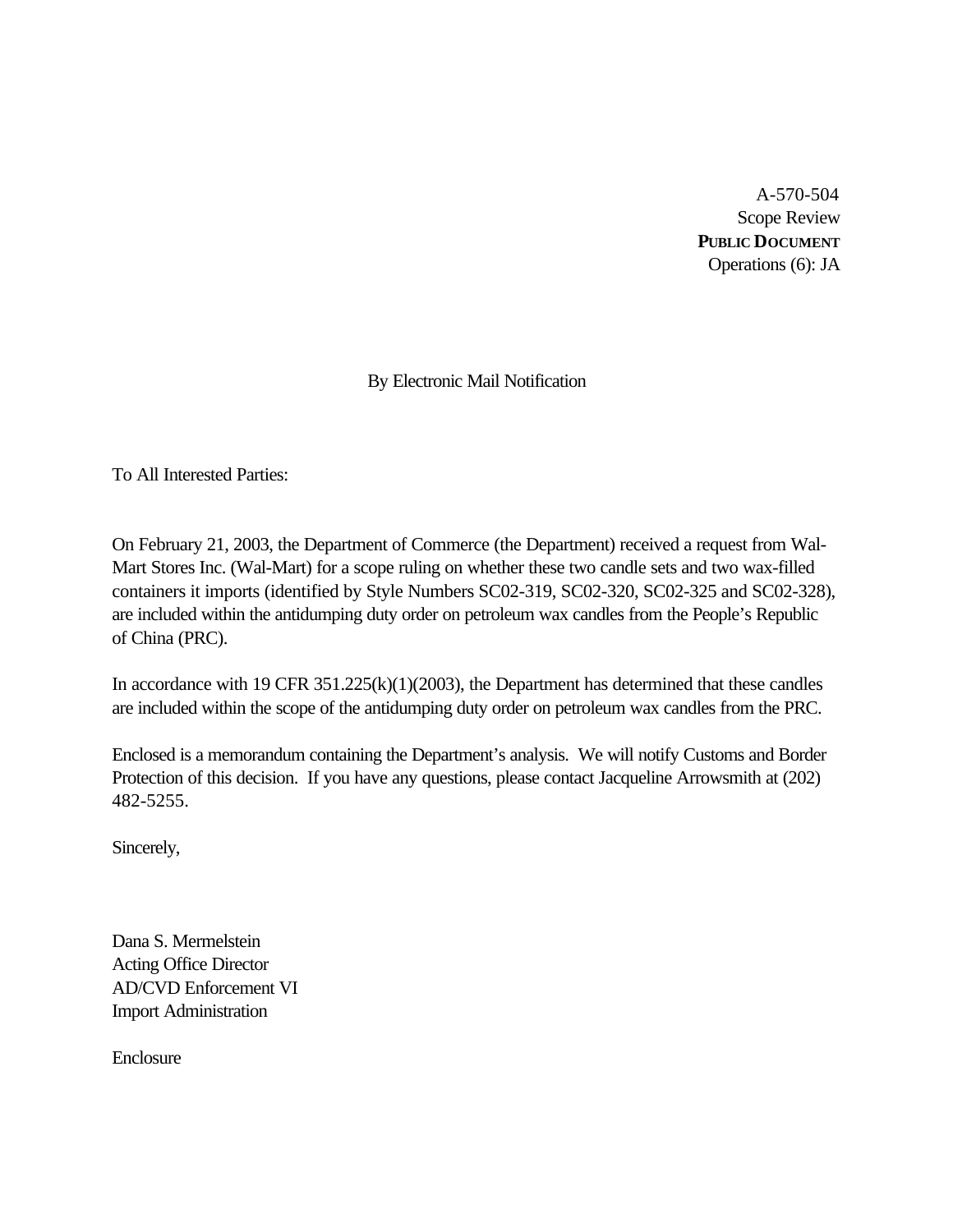A-570-504 Scope Review **PUBLIC DOCUMENT** Operations (6):JA

| <b>MEMORANDUM FOR:</b> | Barbara E. Tillman<br><b>Acting Deputy Assistant Secretary</b><br>for Import Administration                                                                 |
|------------------------|-------------------------------------------------------------------------------------------------------------------------------------------------------------|
| FROM:                  | Dana S. Mermelstein<br><b>Acting Office Director</b><br><b>AD/CVD Enforcement VI</b>                                                                        |
| <b>SUBJECT:</b>        | Final Scope Ruling; Antidumping Duty Order on Petroleum Wax<br>Candles From the People's Republic of China (A-570-504);<br>Wal-Mart Stores, Inc. (Wal-Mart) |

## **Summary**

On February 21, 2003, the Department of Commerce (the Department) received a request from Wal-Mart Stores, Inc. (Wal-Mart) for a scope ruling to determine whether candles with four style numbers: SC02-319 (a "Christmas tree ball ornament" candle set); SC02-320 (a "snowball" candle set); SC02- 325 (a single"snowball" candle which "floats" in a clear goblet) and SC02-328 (a single "snowball"candle which "floats" in a red goblet) should be included within the scope of the antidumping duty order on petroleum wax candles from the People's Republic of China (PRC). Petroleum Wax Candles from the PRC: Final Determination of Sales at Less Than Fair Value, 51 FR 25085 (July 10, 1986) (Final Determination); Antidumping Duty Order: Petroleum Wax Candles from the People's Republic of China, 51 FR 30686 (August 28, 1986)(Order). In accordance with 19 CFR  $351.225(k)(1)$ , we recommend that the Department determine that these two candle sets and two single "snowball" candles "floating" in goblets are within the scope of the antidumping duty order on petroleum wax candles from the PRC.<sup>1</sup>

 $<sup>1</sup>$  The Department has developed an internet website that allows interested parties to access prior</sup> scope determinations regarding the **Order** on petroleum wax candles from the People's Republic of China. This website lists all scope determinations from 1991 to the present. It can be accessed at http://ia.ita.doc.gov/download/candles-prc-scope/, and will be updated periodically, to include newly issued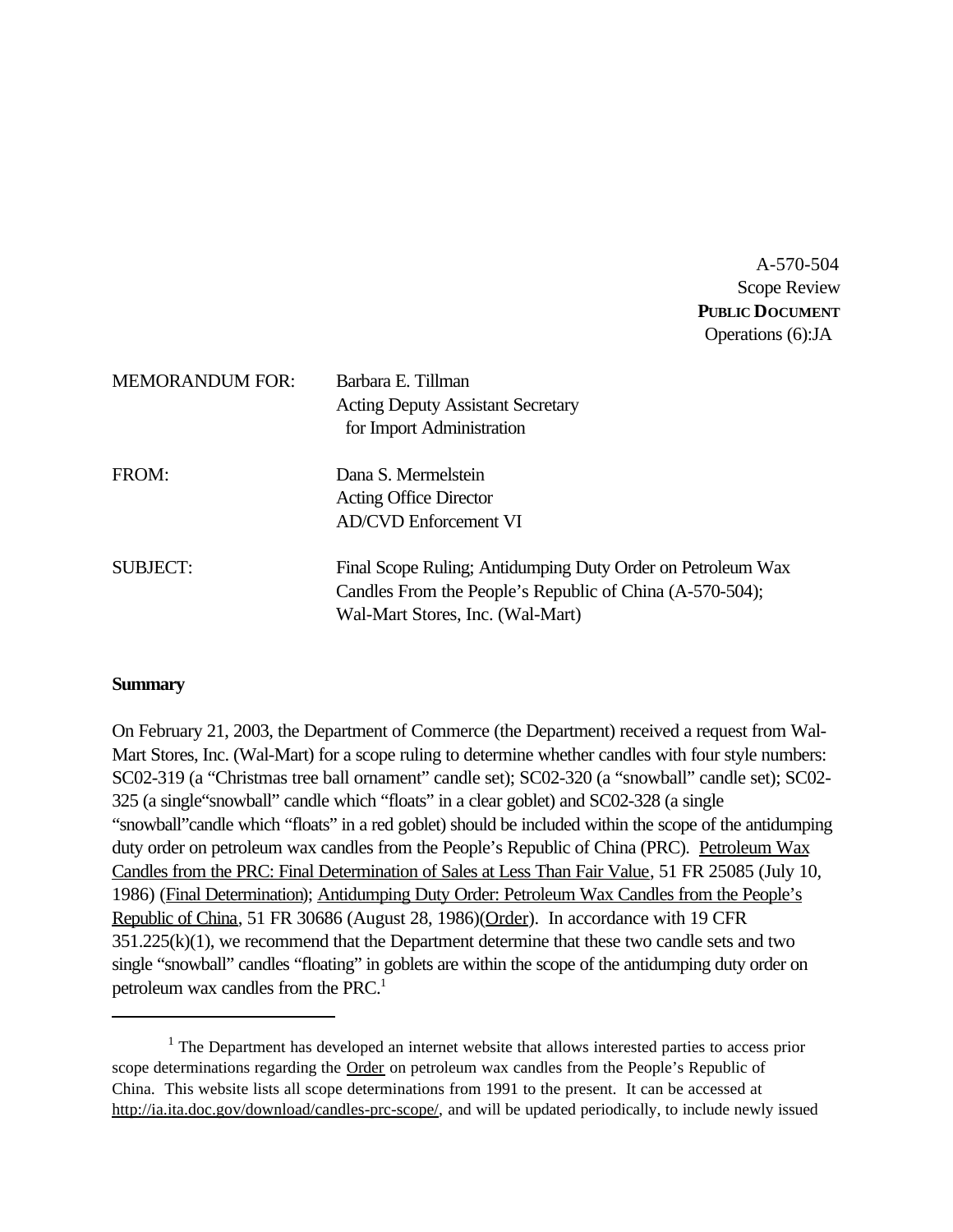scope determinations.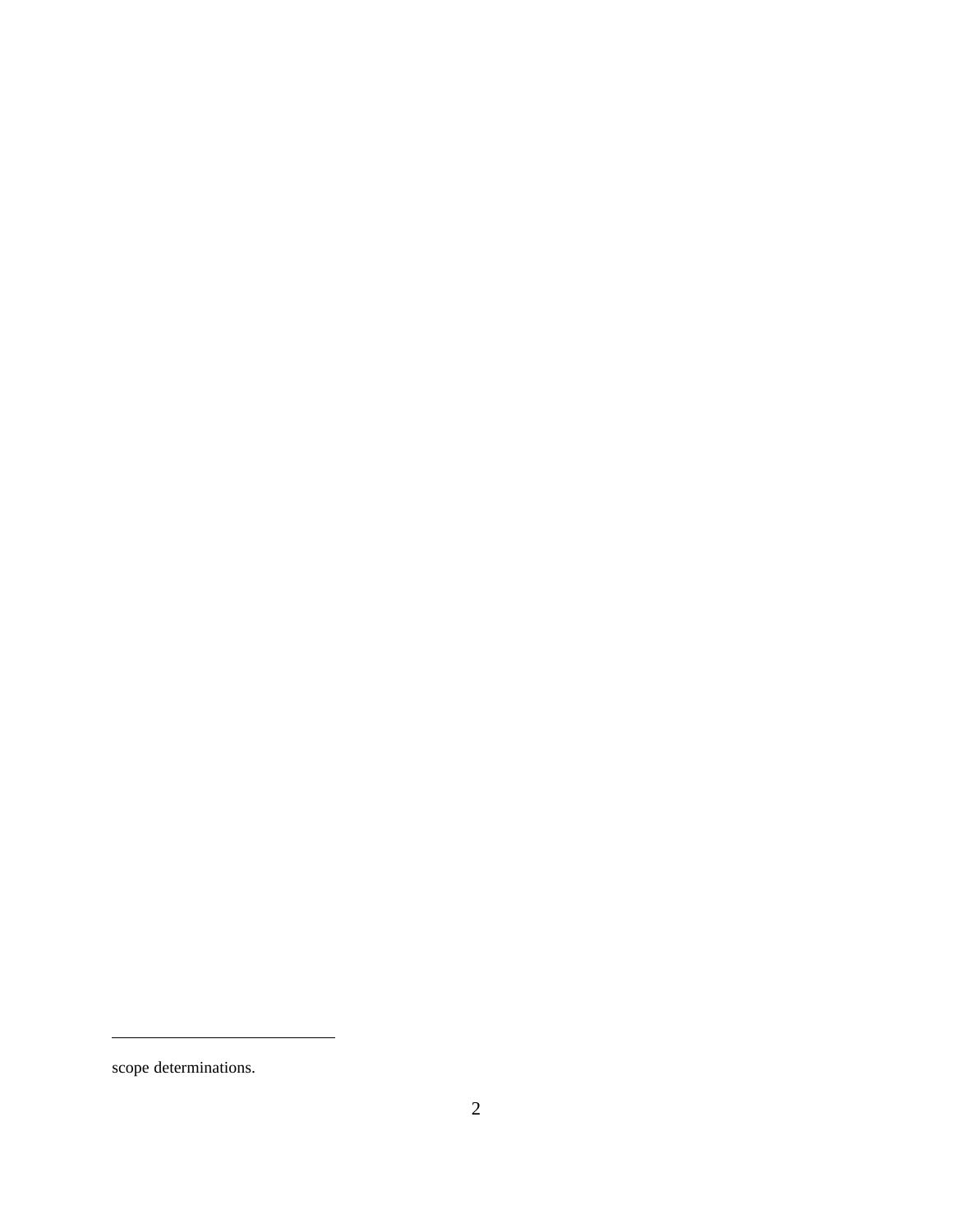## **Background**

Wal-Mart properly filed its request for a scope ruling on February 21, 2003. The National Candle Association (NCA), an interested party in this proceeding, filed comments on Wal-Mart's request on May 15, 2003. No rebuttal briefs were filed.

## **a. Product Descriptions**

Wal-Mart's request concerns two sets of candles which it calls "Christmas tree ball ornament" and "snowball" candles and two wax-filled containers, which it calls "snowball" candles in clear and red goblets.<sup>2</sup> Wal-Mart identifies the candles with the following style numbers: SC02-319, SC02-320, SC02-325, and SC02-328. We did not receive any samples of Wal-Mart's candles for these four style numbers so we cannot confirm the dimensions of any of these candles. Attachments 1 through 3 of Wal-Mart's February 21, 2003, submission provides copies of the digital photographs showing the style of candle or candle sets.<sup>3</sup>

Style number SC02-319 consists of three spherical candles painted silver with "glitter" decorations ("snowflakes" and decorative dots) around the circumference of the candles sitting on a silver tray. According to Wal-Mart's product description, this candle is approximately 2.5 inches in diameter.

Style number SC02-320 consists of three "pure white" spherical candles covered with "tiny peaks and valleys" to give the appearance of "fluffiness" of a loosely packed snowball sitting on a silver tray. According to Wal-Mart's product description, each of these candles is approximately three inches in diameter with a slightly flat bottom.

Style number SC02-325 consists of a single "pure white" spherical candle. The candle sits in a clear goblet, which is decorated with silver bows and bells that are securely attached to the goblet stem by a silver cord. According to Wal-Mart's product description, the candle is approximately three inches in diameter. Wal-Mart also describes these candles as "floaters," in its product description, because the "snowball" candle floats in a glass goblet.

<sup>&</sup>lt;sup>2</sup> The "Christmas tree ball ornament" candles set (Style SC02-319) consists of three spherical candles sitting on a tray. The "snowball" candle set (Style SC02-320) also consists of three spherical candles sitting on a tray. Styles SC02-325 and SC02-328 each consists of one "snowball" candle in a clear or red goblet.

<sup>&</sup>lt;sup>3</sup> Because the photographs provided in Attachments I through III of the February 21, 2003, submission were not clear, the Department requested that Wal-Mart email these digital photographs. These photographs are on the record of this proceeding. See Memorandum from Jacqueline Arrowsmith to the File, dated October 28, 2004.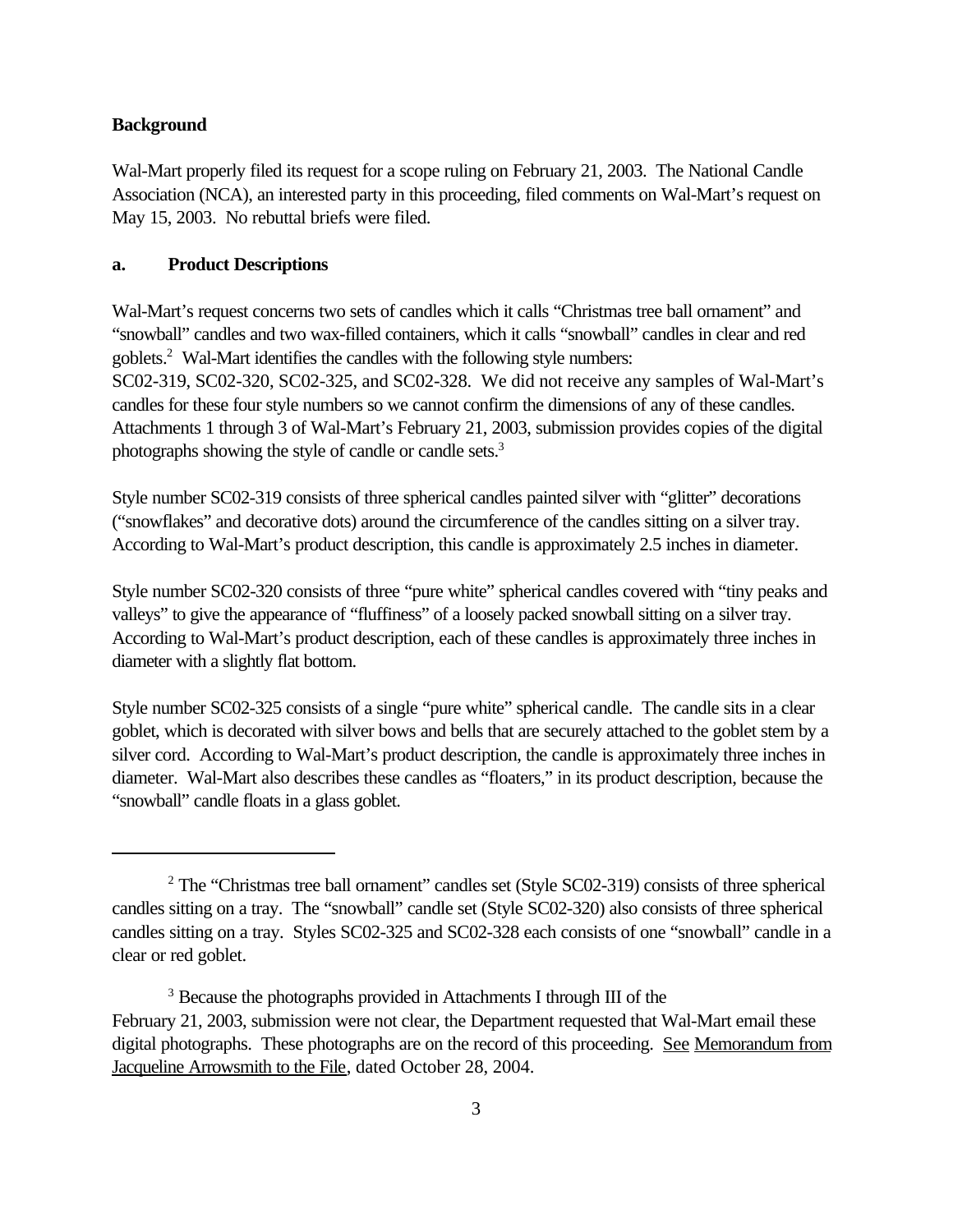Style number SC02-328 consists of a single "pure white" spherical candle. According to Wal-Mart, the candle sits in a red goblet, which is decorated with an arrangement of gold bows, green holly and red berries that are securely attached to the goblet stem by a gold cord. According to Wal-Mart's product description, the candle is approximately three inches in diameter. Wal-Mart describes these candles as "floaters," in its product description, because the "snowball" candle floats in a goblet.

#### **b. Wal-Mart's Scope Request**

Wal-Mart properly filed its request for a scope ruling on February 21, 2003. On May 15, 2003, the NCA, petitioner and an interested party in this proceeding, filed comments on Wal-Mart's request.

Wal-Mart argues that the shapes, colors, and patterns of certain spherical ornamental Christmas candles, as well as the marketing and display of these candles, qualify these candles for an exclusion from the scope of the Order.

Wal-Mart argues that the Department should consider the scope of an order in order to determine whether a particular product is included within the scope. Wal-Mart states that the candles included in this request are all spherical in shape. According to Wal-Mart, this is a shape that was not included in the scope of the Order. Wal-Mart argues that the Department's reversal of a decade of precedents excluding ball and spherical candles is unlawful. See, e.g., Final Scope Ruling - Petroleum Wax Candles from the People's Republic of China (A-570-504); San Francisco Candle Company (May 28, 1993) (SFCC Scope Ruling), Final Scope Ruling; Antidumping Duty Order on Petroleum Wax Candles From People's Republic of China (A-570-504); J.C. Penney Purchasing Corporation (November 9, 2001) (J.C. Penney Scope Ruling). Wal-Mart states that the Department may not "reinclude" merchandise without a new injury investigation.

Wal-Mart argues that the letter from the Director, Office of Compliance, U.S. Customs Service to Burditt, Bowles & Radzius, Ltd., dated September 21, 1987, in connection with a July 1987 scope determination (CIE 212/85) (Customs Notice), clarifies that "identifiable objects" are excluded from the **Order.**<sup>4</sup> Further, Wal-Mart argues that the involved candles are clearly

 $4$  The Customs Notice is the notice issued by the Department to the U.S. Customs Service (renamed U.S. Customs and Border Protection (CBP)) in connection with a July 1987 scope determination concerning an exception to the Order for novelty candles, which states:

The Department of Commerce has determined that certain novelty candles, such as Christmas novelty candles, are not within the scope of the antidumping duty order on petroleum-wax candles from the People's Republic of China (PRC). Christmas novelty candles are candles specially designed for use only in connection with the Christmas holiday season. This use is clearly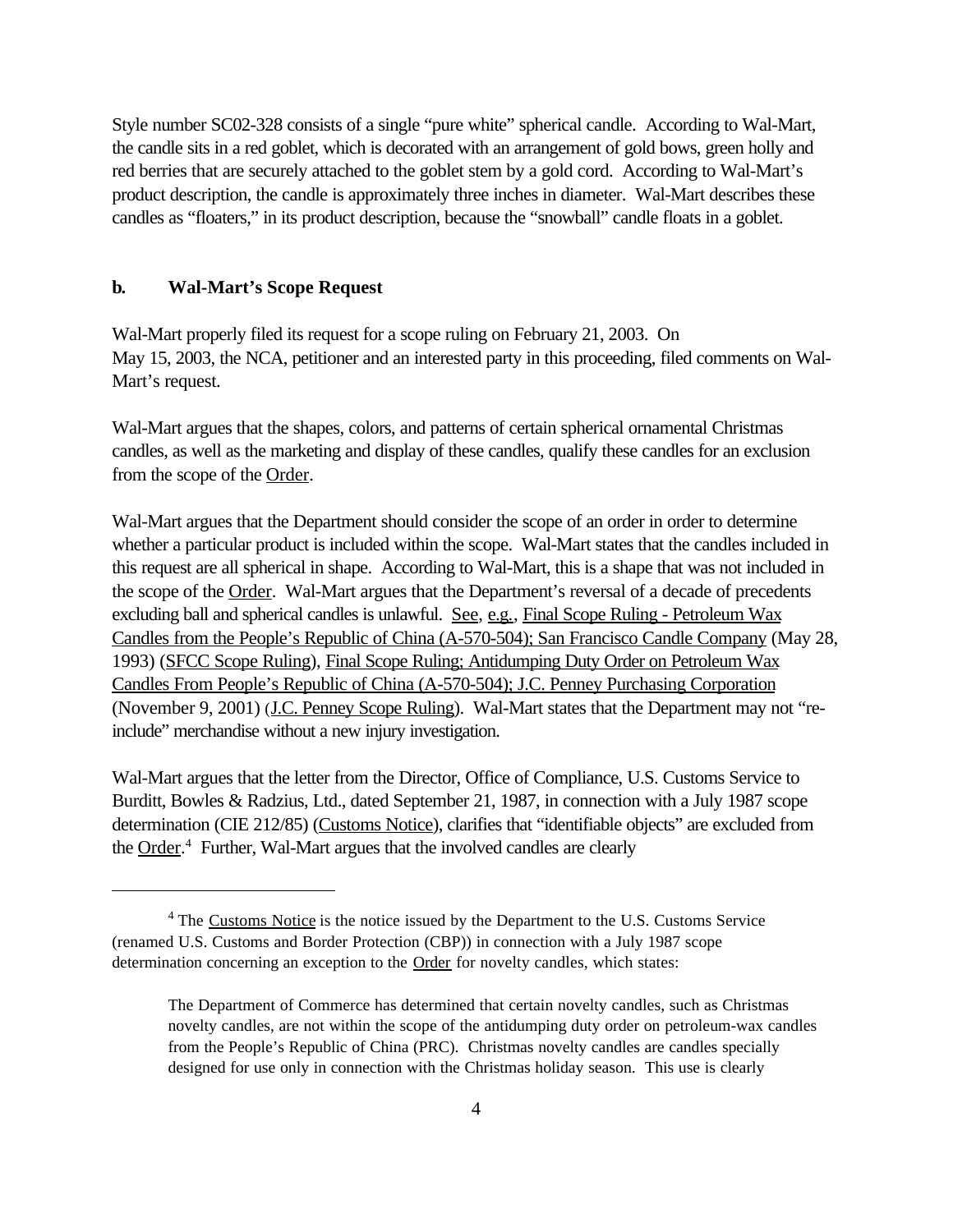identifiable as "snowballs" or "Christmas tree ball ornaments." Wal-Mart notes that in past rulings, the Department has stated that the object has to be identifiable from multiple angles and must have more than minimally decorative features characteristic of the object. According to Wal-Mart, its candles (Style numbers SC02-320, SC02-325 and SC02-328) are unmistakably sculpted as "snowballs," while Style number SC02-319 depicts a traditional "Christmas tree ball ornament."

Wal-Mart argues that the Department has previously issued scope rulings on certain "snowball" candles, but the scope rulings did not address the specific characteristics of the candles subject to this request or all of the arguments raised in support of the exclusion from the candles order in the instant request. See Final Scope Ruling: Antidumping Duty Order on Petroleum Wax Candles From People's Republic of China (A-570-504); Atico International, Inc.

(November 1, 2002) (Atico 2 Scope Ruling)(where the Department determined that a "snowball" candle should be included within the scope of the Order, despite its reminders of the winter holiday season.) Wal-Mart argues that the Department's past rulings, which held that a "snowball" is not a symbol specific to Christmas, are not relevant in the instant case. According to Wal-Mart's interpretation of the Customs Notice, the more important test is whether the candles were "designed for use exclusively during the Christmas holiday season." Wal-Mart further argues that its candles meet this test because they were designed for sale and use during the Christmas season.

Wal-Mart argues that if there is any doubt as to whether these candles were designed for Christmas, the Department should commence a formal scope inquiry. Wal-Mart further argues that an objective review of the Diversified Products Criteria outlined in the Department's regulations at 19 CFR 351.22(k)(2) would dispositively establish that these candles meet the criteria for exclusion from the scope of the Order. Wal-Mart argues that the Diversified Products criteria are central to the novelty exclusion, in light of the Customs Notice. Wal-Mart states that these candles are purchased and/or displayed sometime after Thanksgiving. Wal-Mart argues that the Christmas holiday season lasts roughly from the second week in December to the end of the calendar year, while the winter season lasts from December 21 through March 21. Wal-Mart also argues that it is not accurate to classify these candles as winter candles when many of these candles are purchased in areas of the country that never see snow. Wal-Mart concludes that these candles are used to enhance the celebration of the Christmas holiday to the extent that they evoke snow, sleighs, Santa, and reindeer (February 21, 2003, submission at 10).

indicated by Christmas scenes and symbols depicted in the candle design. Other novelty candles not within the scope of the **Order** include candles having scenes or symbols of other occasions (e.g., religious holidays or special events) depicted in their designs, figurines candles, and candles shaped in the form of identifiable objects (i.e., animals or numerals).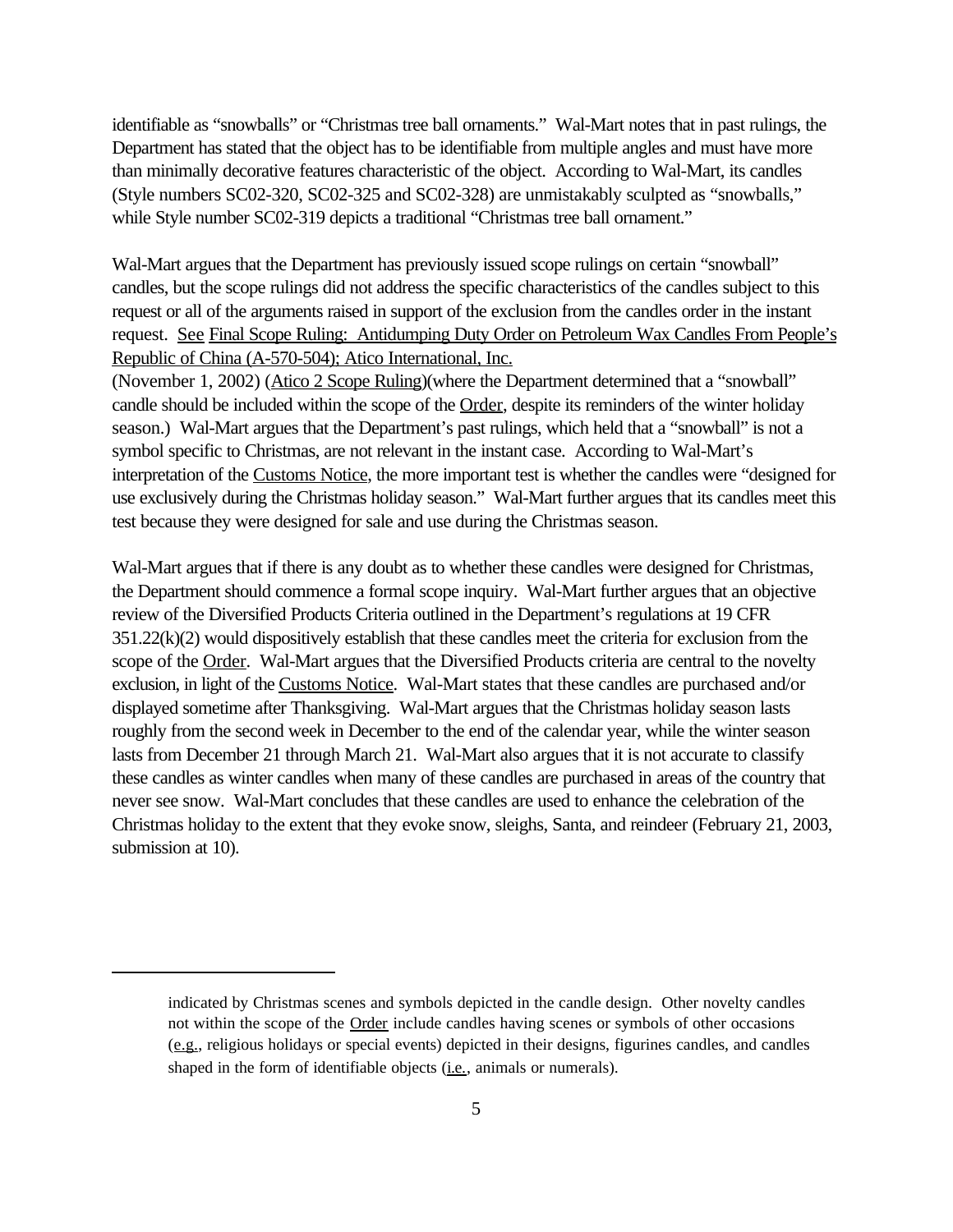#### **c. The National Candle Association's Comments**

The NCA retraces the history of this antidumping duty order, including the import surges and resultant injury suffered by domestic manufacturers, which prompted the original September 1985 antidumping petition. Turning specifically to Wal-Mart's request, the NCA asserts that, with respect to the novelty exception, the Department narrowly limited the novelty candle exception to figurine candles, candles shaped in the form of identifiable objects, and candles specifically designed for use only in connection with the holiday season. Citing the Atico Scope Ruling (where the Department explains the difference between a shape and an object and why we do not consider a half-sphere to constitute a material thing that has sufficient specificity to warrant treatment as an identifiable object under the 1987 novelty candle exception), the NCA asserts that geometric shapes do not constitute identifiable objects.

The NCA argues that Wal-Mart's three candles in its "snowball" candle set (Style SC02-320) and the two "snowball" candles in the clear or red goblets (Styles SC02-325 and SC02-328) are made in the PRC from petroleum wax, have fiber or paper-cored wicks, and are round candles that should be included within the scope of the Order. The NCA cites two prior scope rulings in which we have determined that ball- or spherical-shaped candles are included within the scope of the Order. See J.C. Penney Scope Ruling (where the Department reversed its practice of excluding shapes that were not specifically listed by the language of the Order's scope and instead started evaluating candles on a case-by-case basis to see if they should be excluded) and Atico Scope Ruling. The NCA argues that, in the Atico Scope Ruling, the Department explained that it does not consider a half-sphere to constitute a material thing that has sufficient specificity to warrant treatment as an identifiable object under the July 1987 novelty candle exception. See Atico Scope Ruling, footnote 2. The NCA argues that for this reason, Wal-Mart's candles cannot be excluded from the Order on the basis that they are in the shape of a sphere. The NCA argues that Wal-Mart's "snowball" candles do not qualify as identifiable objects.

The NCA argues that the "snowball" candle with Style number SC02-320, which is in the shape "of a traditional rough-hewn snowball" has a flat bottom and this flat bottom can be viewed from all sides. The NCA states that a snowball is made of snow and that a snowball does not have a flat bottom. (May 15, 2003, comments at 4). The NCA cites the Department's previous findings when it argues that the addition of the textured surface does not change a candle from being a round candle subject to the Order. See Final Scope Ruling; Antidumping Duty Order on Petroleum Wax Candles from the People's Republic of China (A-570-504); American Greetings Corporation (May 4, 2000) (where the Department determined that various taper candles and one pillar candle were within the scope of the Order because they were tapers and pillars regardless of the attached figurines). The NCA argues that the candle with Style number SC02-319 is similar to SC02-320 and that this candle is not in the shape of a snowball or any other identifiable object. The NCA argues that the candles (Styles SC02-3219 and SC02-320) be included specifically within the scope of the Order.

The NCA argues that the "snowball" candles with Style numbers SC02-325 and SC02-328 are the same candle – plain, spherically-shaped, and approximately three inches in diameter. The NCA states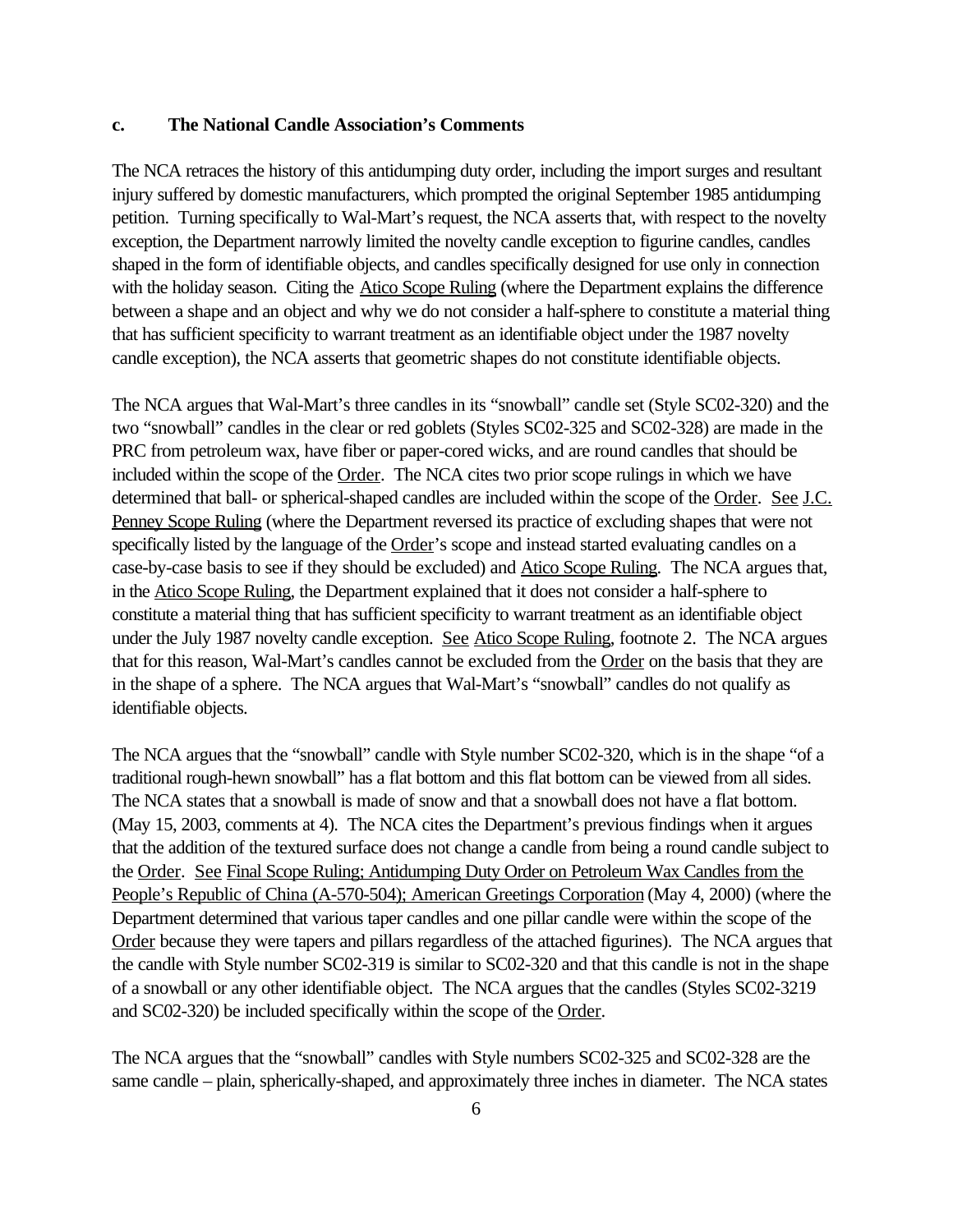that this spherical candle is a floating candle that is intended to float in goblets that are clear or red. The NCA further argues that the goblets – either the style or any decorations on them are irrelevant to whether these candles should be included within the scope of the Order. The NCA argues that there is nothing to distinguish this candle as a "snowball," and that snowballs do not float in water. The NCA concludes that this candle is a round candle that falls within the scope of the Order. (May 15, 2003 comments at 5).

The NCA argues that Wal-Mart's candles are not specifically designed for use during the Christmas season. The NCA cites the Atico 2 Scope Ruling, where it states that the Department has previously ruled that a snowball is representative of the winter season, but is not specific to a certain holiday or event. See Attico 2 Scope Ruling at 10. The NCA quotes from the Final Affirmative Scope Ruling – Antidumping Order on Petroleum Wax Candles From the People's Republic of China (A-570-504); Kohl's Department Stores, Inc. (Kohl's Scope Ruling) (August 24, 1998) to establish that a candle with a snowflake design lacks the exclusionary characteristics necessary to consider them outside the scope of the Order.

With respect to the holiday exception, the NCA argues that if the candle can be used other than during the holiday season, it does not fall within this exception. The NCA further argues that to establish that a candle can only be used during the Christmas holiday, Christmas scenes or symbols must so dominate the candle that it cannot be used on other occasions (Kohl's Scope Ruling at 5).

The NCA argues that Wal-Mart's candles compete in the same channels of trade as the candles subject to the Order, and that their sale in the absence of the antidumping duty will severely injure the U.S. candle producers. The NCA notes what it characterizes as the long-standing efforts of candle importers to expand the 'novelty candle' loophole in the Order through a continuing stream of scope requests, causing the Order on PRC candles to be subjected to over seventy final scope rulings and many more requests. The NCA maintains that the success of the scope requests in eroding the Order has resulted in large increases in the volume of PRC candles coming into the United States. The NCA further argues that if the Department grants Wal-Mart's requests, it will severely damage the efficacy of the Order (NCA's March 15, 2003, comments at 6).

## **Legal Framework**

The Department examines scope requests in accordance with the Department's scope regulations, which may be found at 19 CFR 351.225 (2003). On matters concerning the scope of an antidumping duty order, the Department first examines the descriptions of the merchandise contained in the petition, the initial investigation, and the determinations of the Secretary (including prior scope determinations) and the International Trade Commission (the Commission). See 19 CFR 351.225(k)(1). If the Department determines that these descriptions are dispositive of the matter, the Department will issue a final scope ruling as to whether or not the product is covered by the order. See 19 CFR 351.225(d).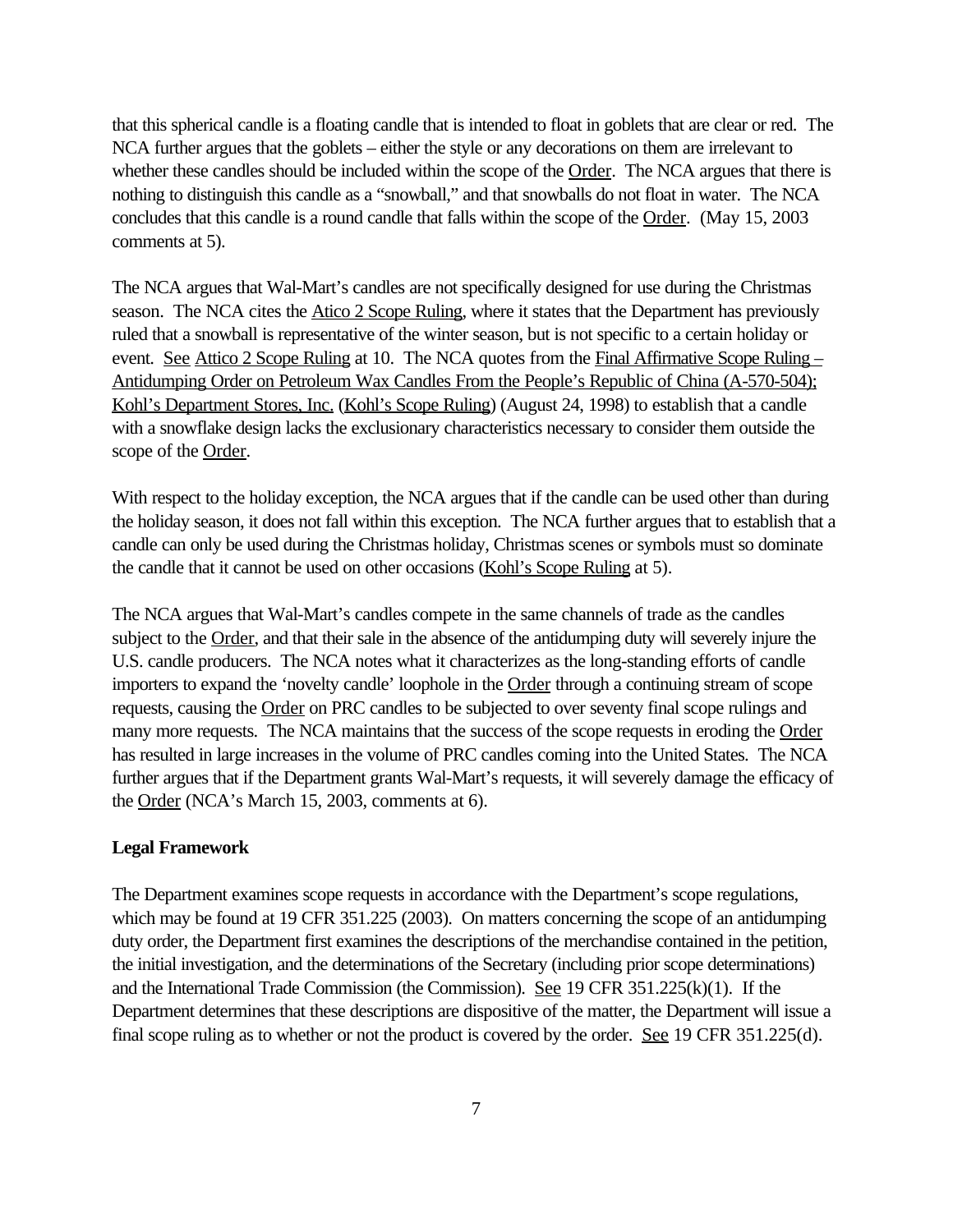Conversely, where the descriptions of the merchandise are *not* dispositive, the Department will consider the five additional factors set forth at 19 CFR 351.225(k)(2). These criteria are: (i) the physical characteristics of the merchandise; (ii) the expectations of the ultimate purchasers; (iii) the ultimate use of the product; iv) the channels of trade in which the product is sold; and (v) the manner in which the product is advertised and displayed. The determination as to which analytical framework is most appropriate in any given scope inquiry is made on a case-by-case basis after consideration of all evidence before the Department.

Pursuant to 19 CFR  $351.225(k)(1)$ , the Department will examine the description of the subject merchandise from the petition, the initial investigation, and the Commission's determinations. In its petition of September 4, 1985, the NCA requested that the investigation cover:

{c}andles {which} are made from petroleum wax and contain fiber or paper-cored wicks. They are sold in the following shapes: tapers, spirals, and straight-sided dinner candles; rounds, columns, pillars; votives; and various wax-filled containers. These candles may be scented or unscented and are generally used by retail consumers in the home or yard for decorative or lighting purposes.

See Antidumping Petition (September 4, 1985) at 7.

The Department defined the scope of the investigation in its notice of initiation. This scope language carried forward without change through the preliminary and final determinations of sales at less than fair value and the Order:

{c}ertain scented or unscented petroleum wax candles made from petroleum wax and having fiber or paper-cored wicks. They are sold in the following shapes: tapers, spirals, and straight-sided dinner candles; rounds, columns, pillars, votives; and various wax-filled containers.

See Petroleum Wax Candles from the People's Republic of China: Initiation of Antidumping Duty Investigation, 50 FR 39743 (September 30, 1985); Petroleum Wax Candles from the People's Republic of China: Preliminary Determination of Sales at Less Than Fair Value, 51 FR 6016 (February 19, 1986); Final Determination; and Order.

The Commission adopted a similar definition of the "like product" subject to its determinations, noting that the investigations did not include "birthday, birthday numeral and figurine type candles." See Determinations of the Commission (Final), USITC Publication 1888, August 1986, at 4, note 5, and A-2 (Commission Determination). The Commission stated that ". . . we determine that the domestic like product shall consist only of petroleum wax candles." See Commission Determination, at 9. In its discussion of like product, the Commission also stated:

Petroleum wax candles are those composed of over 50 percent petroleum wax, and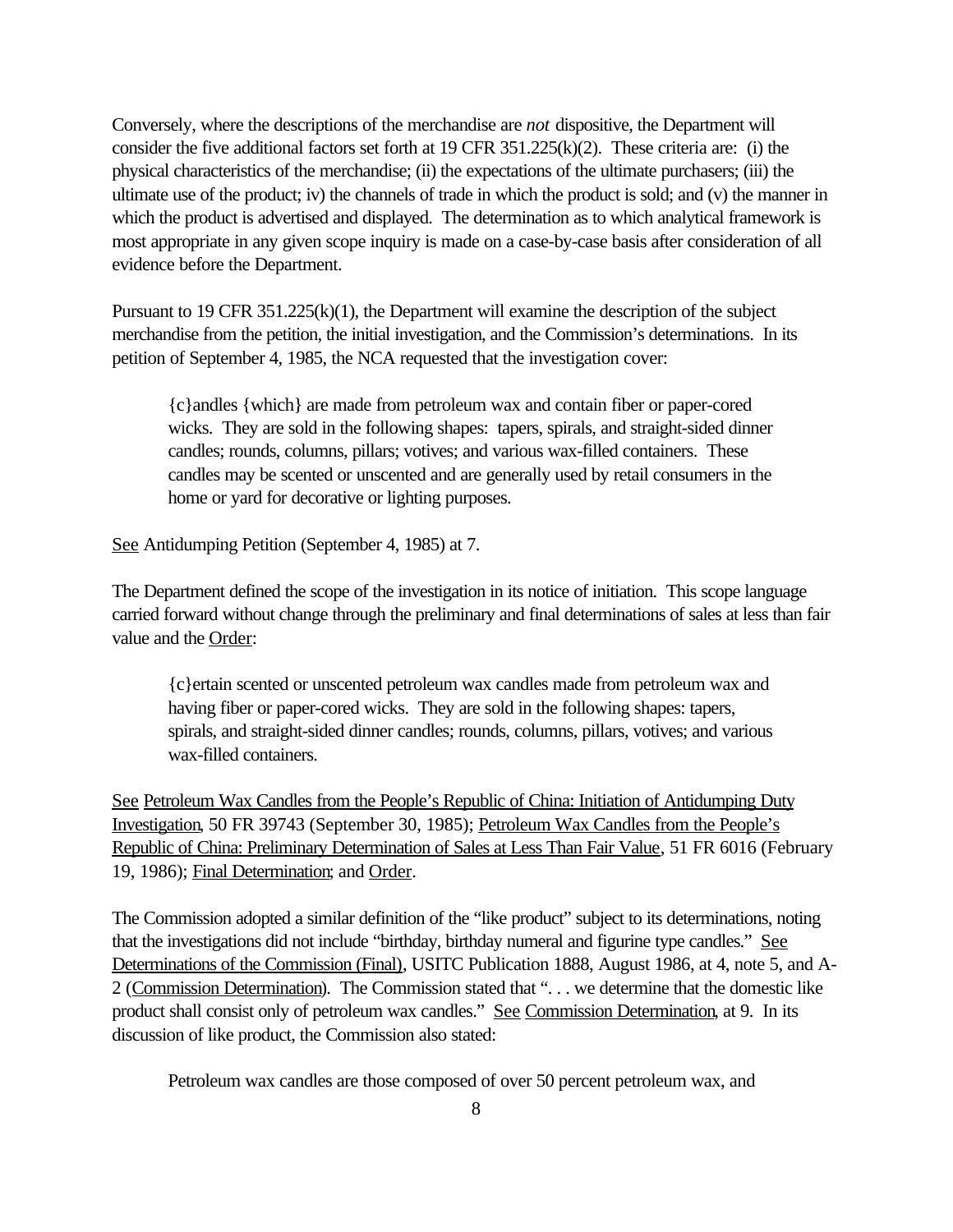may contain other waxes in varying amounts, depending on the size and shape of the candle, to enhance the melt-point, viscosity, and burning power.

### See Commission Determination, at 4-5.

Documents, and parts thereof, from the underlying investigation deemed relevant by the Department to this scope ruling were made part of the record of this determination and are referenced herein. Documents that were not presented to the Department, or placed by it on the record, do not constitute part of the administrative record for this scope determination.

The Department clarified the scope of the Order in relation to certain novelty candles. See Russ Berrie Ruling at 1194. In 1987, the Department issued a notice to the United States Customs Service (since renamed CBP) in connection with a scope ruling which provides:

The Department of Commerce has determined that certain novelty candles, such as Christmas novelty candles, are not within the scope of the antidumping duty order on petroleum-wax candles from the People's Republic of China (PRC). Christmas novelty candles are candles specially designed for use only in connection with the Christmas holiday season. This use is clearly indicated by Christmas scenes and symbols depicted in the candle design. Other novelty candles not within the scope of the order include candles having scenes or symbols of other occasions (e.g., religious holidays or special events) depicted in their designs, figurine candles, and candles shaped in the form of identifiable objects (e.g., animals or numerals).

#### See Customs Notice.

In November 2001, the Department changed its interpretation of the scope of the Order. See Final Scope Ruling – Antidumping Duty Order on Petroleum Wax Candles From the People's Republic of China (A-570-504); J.C. Penney (November 9, 2001) (J.C. Penney Ruling). In this ruling, the Department reviewed the text of the scope of the Order, beginning with the text of the first sentence of the scope which covers "{c}ertain scented or unscented petroleum wax candles made from petroleum wax and having fiber or paper-cored wicks." See Order. The text following this broad, inclusive sentence provides a list of shapes; this list is not modified by any express words of exclusivity. The result of our prior practice of not including within the scope of the Order candles of a shape other than those specifically listed in the Order was inconsistent with the fact that the candles were "scented or unscented petroleum wax candles made from petroleum wax and having fiber or paper-cored wicks."5

<sup>&</sup>lt;sup>5</sup> See, e.g., Final Scope Ruling - Antidumping Duty Order on Petroleum Wax Candles From the People's Republic of China (A-570-504); Endar Corp. (January 11, 2000) (Endar) (The Department determines that a "dragonfly" candle, in the shape of a rough-hewn stone with a dragonfly carved on top, should not be included within the scope because it is of a shape not specifically listed by the language of the scope), and Final Scope Ruling – Antidumping Duty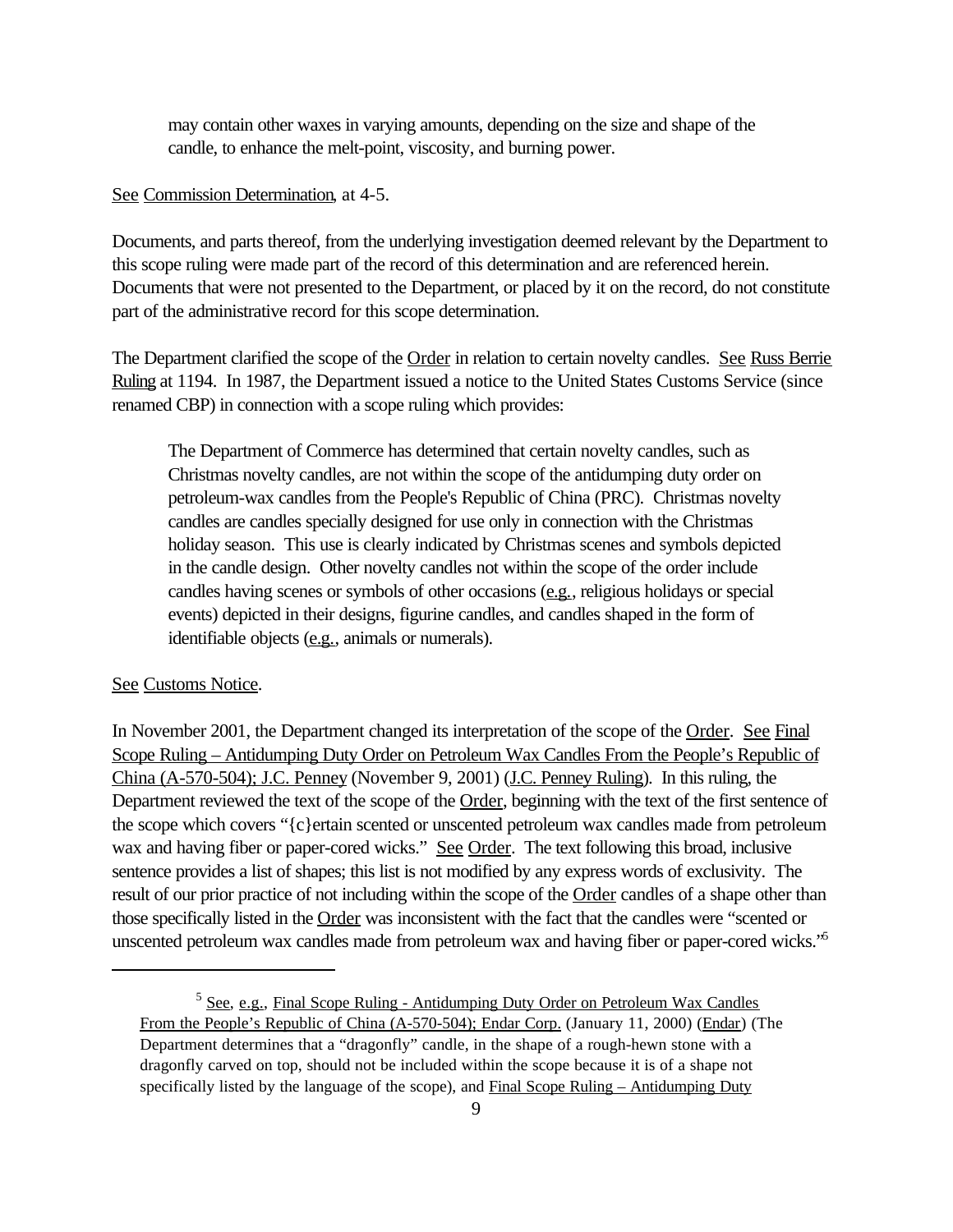In the J.C. Penney Ruling, the Department revised this practice because the old practice had the effect of narrowing the broad coverage of the first sentence of the Order's scope. The list of shapes in the second sentence of the Order's scope does not provide a textual basis for such a narrowing of the coverage of the first sentence of the Order's scope.

This approach of evaluating candles in light of the entire text of the Order's scope is in keeping with Duferco Steel, noting that a better approach in scope rulings is to avoid subjective issues of intent and, instead, look to the petition's language to determine whether the class or kind of merchandise at issue was expressly included. See Duferco Steel, Inc. v. United States, 146 F. Supp. 2d 913 (CIT 2001) (Duferco Steel).

Although the specific scope decision in Duferco Steel has been overturned by the United States Court of Appeals of the Federal Circuit (CAFC) in Duferco Steel, Inc. v. United States, 296 F.3d 1087 (Fed. Cir. 2002) (Duferco Steel II), the CAFC's ruling does not undermine the Department's scope determination in the J.C. Penney Ruling. The plain language of the scope of the Order clearly states "{c}ertain scented or unscented petroleum wax candles made from petroleum wax and having fiber or paper-cored wicks . . . sold in the following shapes: tapers, spirals, and straight-sided dinner candles; rounds, columns, pillars, votives; and various wax-filled containers" are included within the scope of the Order. Thus, the Order offers a descriptive list of the shapes of candles included within the Order, but, as the courts have recognized, there is no requirement that every single product covered must be identified in the scope. More specifically, the CAFC has stated that "the petitions that led to the issuance of the order did not need to specifically identify the {product} in order to cover {it}; our precedent, to say nothing of the regulations, makes clear that neither a petition nor an antidumping or countervailing duty order requires that level of specificity."<sup>8</sup> The CAFC further stated "{a}s a matter of law, a petition need not list the entire universe of products . . . in order {for the petition} to cover those products."<sup>9</sup> Thus, as applied to this Order, there is no requirement, nor is it possible, for all the shapes of candles to be listed.10 In fact, if the list were exhaustive, there would have been no need for the

 $^9$  <u>Id.</u>

Order on Petroleum Wax Candles From the People's Republic of China (A-570-504); American Drug Stores, Inc. (March 16, 1998) (The Department determined that a sphere or ball-shaped candle should not be included within scope because it is a shape not specifically listed by the language of the scope).

<sup>8</sup> Novosteel SA v. United States, 284 F.3d 1261, 1264 (Fed. Cir. 2002).

<sup>&</sup>lt;sup>10</sup> See Petroleum Wax Candles from China, USITC Pub. No. 3226 Investigation No. 731-TA-282 (Review) (August 1999) (USITC Pub. No. 3226), at 18 ("Candles come in a wide variety of shapes and sizes. Major U.S. candle manufacturers reportedly will offer 1,000 to 2,000 varieties of candles in their product lines").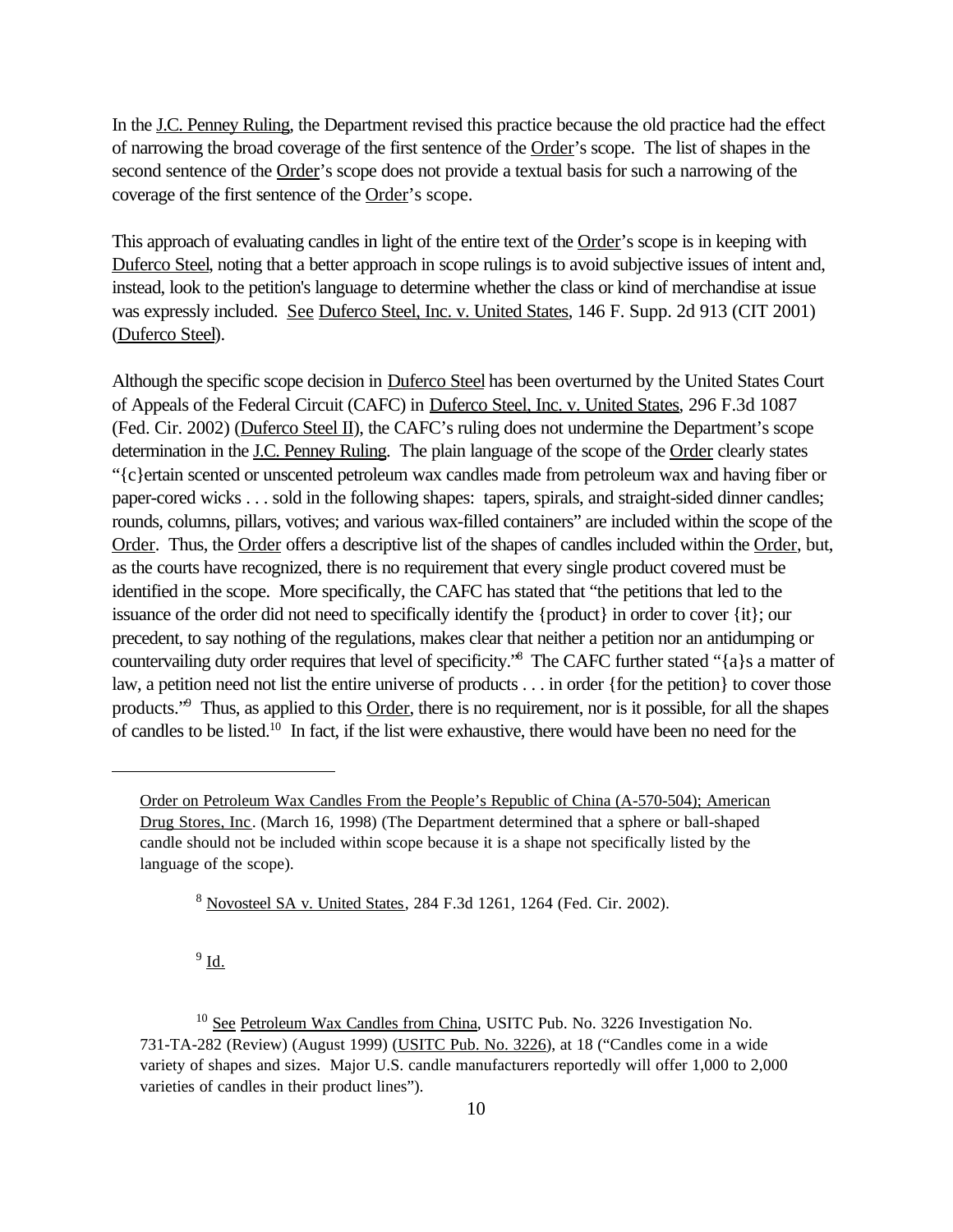Department to render a decision on novelty candles or any other candle that was not explicitly listed as a shape in the scope of the Order. However, the Department did issue the novelty candle exception, which offered a narrowly construed exception and left all other petroleum wax candles from the PRC covered by the Order.

When determining whether a particular novelty candle is within the scope of the Order, the Department will first determine whether the candle is made of petroleum wax. If the candle is made of petroleum wax, the Department will look to see whether the shape of the candle falls within those shapes listed in the second sentence of the scope as defined in the Order, *i.e.*, "tapers, spirals, and straight-sided dinner candles; rounds, columns, pillars, votives; and various wax-filled containers." If the Department determines that a candle is one of these shapes, it is within the scope of the Order.

However, if the Department finds that a candle is not shaped like the shapes listed in the second sentence of the scope as defined in the <u>Order, i.e.</u>, taper, spiral, straight-sided dinner candle, round, column, pillar, votive, and various wax-filled containers, then the candle will be evaluated to determine whether it is a novelty candle. For a candle to qualify for this exception, the characteristic, which is claimed to render it a novelty candle (i.e., the shape of an identifiable object or a holiday-specific design) should be easily recognizable in order for the candle to merit not being included within the scope of the Order. Specifically, among other determining factors, the Department will examine whether the characteristic is identifiable from most angles and whether or not it is minimally decorative, e.g., small and/or singularly placed on the candle. If the identifiable object or holiday-specific design is not identifiable from most angles, or if the design or characteristic is minimally decorative, the Department may determine that the candle should be included within the scope of the Order. See Final Scope Ruling – Antidumping Duty Order on Petroleum Wax Candles From the People's Republic of China (A-570-504); J.C. Penney Purchasing Corp. (May 21, 2001); Final Scope Ruling – Antidumping Duty Order on Petroleum Wax Candles From the People's Republic of China (A-570- 504); San Francisco Candle Co. (Feb. 12, 2001) (SFCC Ruling); San Francisco Candle Company, Inc. v. United States, 265 F. Supp. 2d 1374, 1379 (CIT 2003) (SFCC); and Endar. If the candle does not possess characteristics set out in the July 1987 novelty candle exception, and it is a scented or unscented petroleum wax candle made from petroleum wax and having a fiber or paper-cored wick, the Department will determine that the candle is within the scope of the Order.

#### **Analysis of Wal-Mart's Candles**

With respect to the involved request, the Department finds that, for the reasons outlined below, Wal-Mart's two candle sets (with Styles SC02-319 and SC02-320) and the two wax-filled containers – the "snowball" candles which float in a clear or red goblets (with Styles SC02-325 and SC02-328) – are included within the scope of the Order, because these candles are not identifiable objects as claimed by Wal-Mart and these candles do not have any scenes or symbols that are exclusively associated with the Christmas holiday.

## **1. "Christmas Tree Ball Ornament" Candle Set (Style SC02-319)**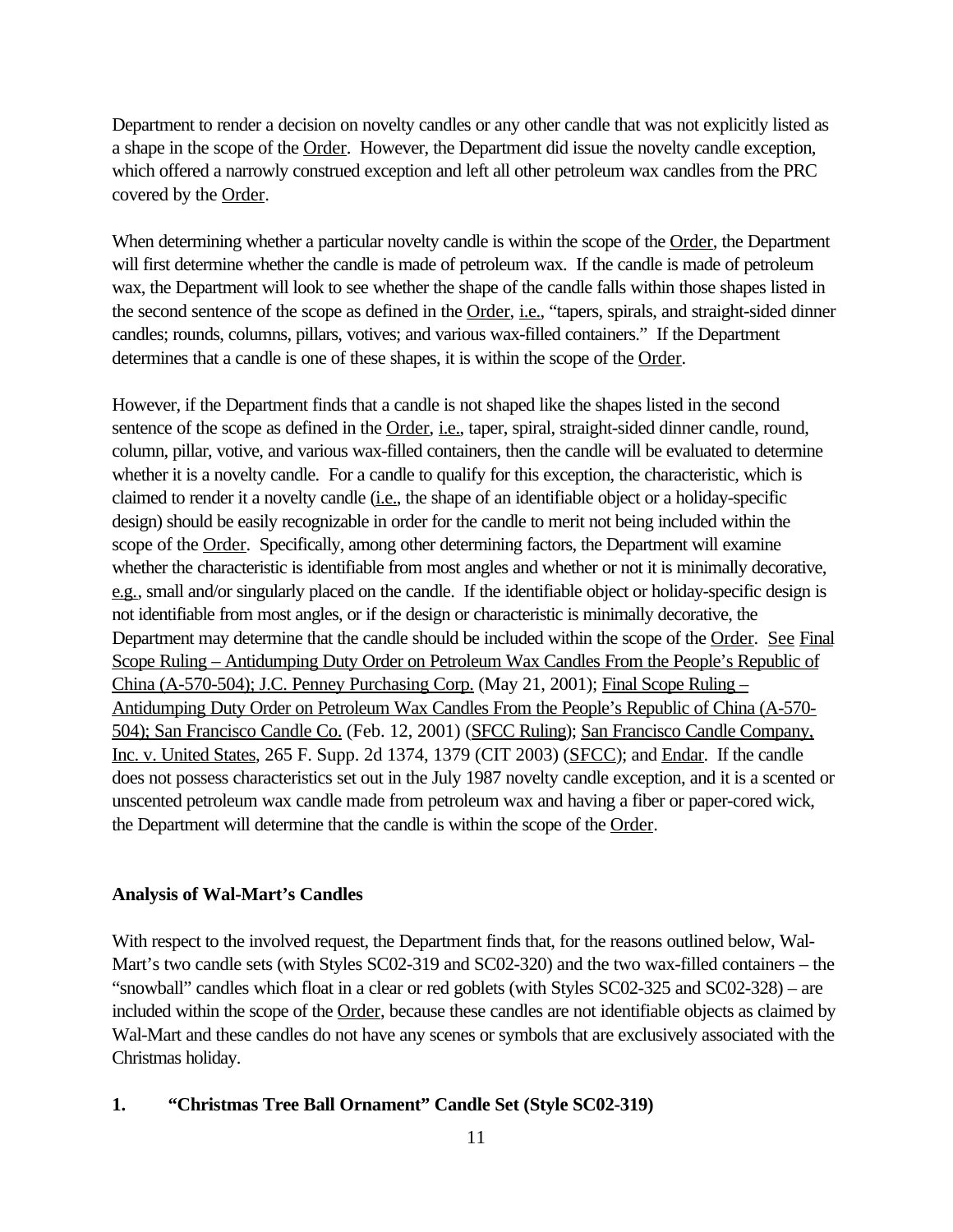Wal-Mart's "Christmas tree ball ornament" candle set (Style SC02-319) consists of three spherical candles painted silver with "glitter decorations" ("snowflakes" and decorative dots) around the circumference, which are sitting on a silver tray. According to Wal-Mart's February 21, 2003, scope request, each of these "Christmas tree ball ornament" candles is approximately two and half inches in diameter.

Based on Wal-Mart's description of its "Christmas tree ball ornament" candle set (Style SC02-319) and upon our examination of the photographs emailed to the Department, we examined whether the "Christmas tree ball ornament" candles in the set (Style SC02-319) are included within the scope of the Order. We determined that the three spherical candles, identified as Style SC02-319, painted with "glitter" decorations ("snowflakes" and decorative dots) are rounds. Rounds are among the shapes, which are specifically listed in the explicit language of the Order's scope. We found that these candles are rounds because every part of their circumferences appears to be equidistant from their centers.

{c}andles {which} are made from petroleum wax and contain fiber or paper-cored wicks. They are sold in the following shapes: tapers, spirals, and straight-sided dinner candles; rounds, columns, pillars; votives; and various wax-filled containers. These candles may be scented or unscented ... and are generally used by retail consumers in the home or yard for decorative or lighting purposes.

See Petroleum Wax Candles from the People's Republic of China: Initiation of Antidumping Duty Investigation, 50 FR 39743 (September 30, 1985); Petroleum Wax Candles from the People's Republic of China: Preliminary Determination of Sales at Less Than Fair Value, 51 FR 6016 (February 19, 1986); Final Determination; and Order.

A sphere is a "round" object – a three-dimensional object with all points at a given distance from its center – which is among the shapes identified in the scope of the order.<sup>11</sup> The "Christmas tree ball" ornament" candles are rounds, a shape specifically listed in the Order's scope; we have determined that this is a shape and not an identifiable object. As such Wal-Mart's arguments that we should exclude the candles in the "Christmas tree ball ornament" candle set (Style SC02-319) because they are identifiable objects are inapposite, because we find that these candles are in a shape expressly included in the scope of the Order. In prior scope rulings, we have established that the difference between a shape and an object is one of specificity. A shape is generally the characteristic surface configuration of a thing, the outline or contour. See Atico Scope Ruling. An object is more specific, something perceptible by one or more senses, especially vision or touch, a material thing. See Atico Scope Ruling.

 $11$  Definition of a "round" (adjective) according to Merriam-Webster's online dictionary (www.m-w.com): as having "every part of the surface or circumference equidistant from the center." While one definition of a "sphere" (noun) according to Merriam-Webster's online dictionary is a "solid that is bounded by a surface consisting of all points at a given distance from a point constituting its center."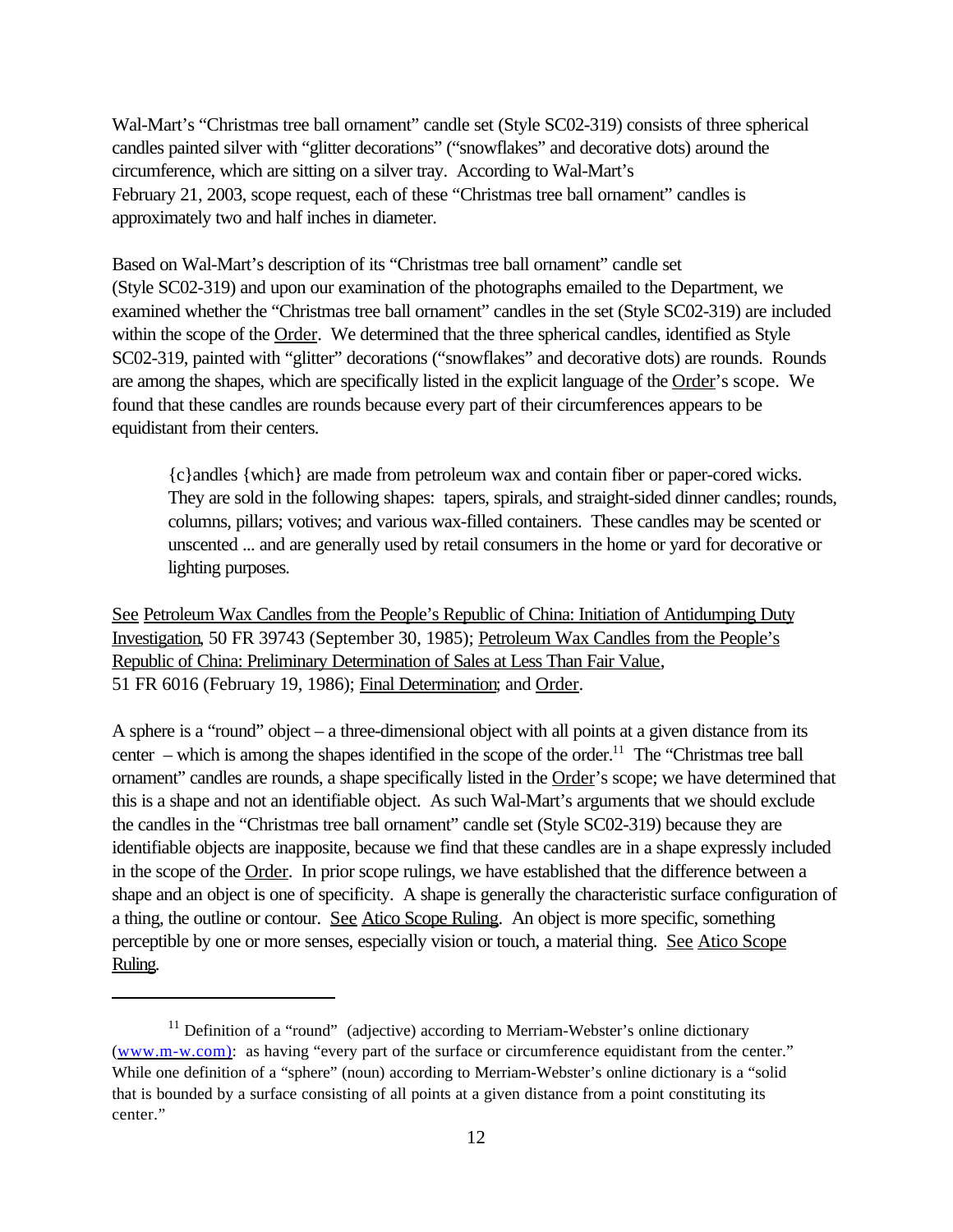With respect to Wal-Mart's argument that the involved candles qualify for the novelty exception, as holiday candles, the Department has ruled in the past that candles not containing "scenes or symbols specifically related to a holiday or other special event" are within the scope of the Order, because their use is not attributable solely to Christmas or any specific holiday. The "Christmas tree ball ornament" candle set (Style SC02-319) does not contain decorations specific to the Christmas holiday. Neither the decorative balls nor the snowflake designs are specific to nor limited to the Christmas holiday; the colors and the shapes of both of these designs are evocative of the winter season. In order to qualify for the holiday novelty exception, the candles scenes, symbols, or motifs must be specific to the Christmas holiday, not merely an evocation of the winter season. See Atico 2 Scope Ruling. Thus, we find that this "Christmas tree ball ornament" candle set (Style SC02-319) does not qualify for the holiday exception and should be included within the scope of the Order.

## **2. "Snowball" Candle Set (Style SC02-320)**

Wal-Mart's "snowball" candle set (Style SC02-320) consists of three "pure white" spherical candles covered with "tiny peaks and valleys" to give the appearance of "fluffiness" of a loosely packed snowball sitting on a silver tray. Wal-Mart did not provide a sample of this candle set. According to Wal-Mart's February 21, 2003, scope request, each snowball candle is approximately three inches in diameter with a slightly flat bottom.

Based on Wal-Mart's description of its "snowball" candle set (Style SC02-320) and upon our examination of the photographs emailed to the Department, we examined whether the "snowball" candle set (Style SC02-320) should be excluded from the scope of the Order. See Memorandum to the File from Jacqueline Arrowsmith, dated October 28, 2004. We determined that the three candles in this "snowball"candle set (Style SC02-320) are rounds. Rounds are among the shapes, which are specifically listed in the explicit language of the Order's scope. We found that these candles are rounds because every part of their circumference appears to be equidistant from the center.

{c}andles {which} are made from petroleum wax and contain fiber or paper-cored wicks. They are sold in the following shapes: tapers, spirals, and straight-sided dinner candles; rounds, columns, pillars; votives; and various wax-filled containers. These candles may be scented or unscented ... and are generally used by retail consumers in the home or yard for decorative or lighting purposes.

See Petroleum Wax Candles from the People's Republic of China: Initiation of Antidumping Duty Investigation, 50 FR 39743 (September 30, 1985); Petroleum Wax Candles from the People's Republic of China: Preliminary Determination of Sales at Less Than Fair Value, 51 FR 6016 (February 19, 1986); Final Determination; and Order.

A sphere is a "round" object – a three-dimensional object with all points at a given distance from its center – which is among the shapes identified in the scope of the order. The "snowball" candles are rounds, a shape specifically listed in the Order's scope. Therefore, we have determined that this is a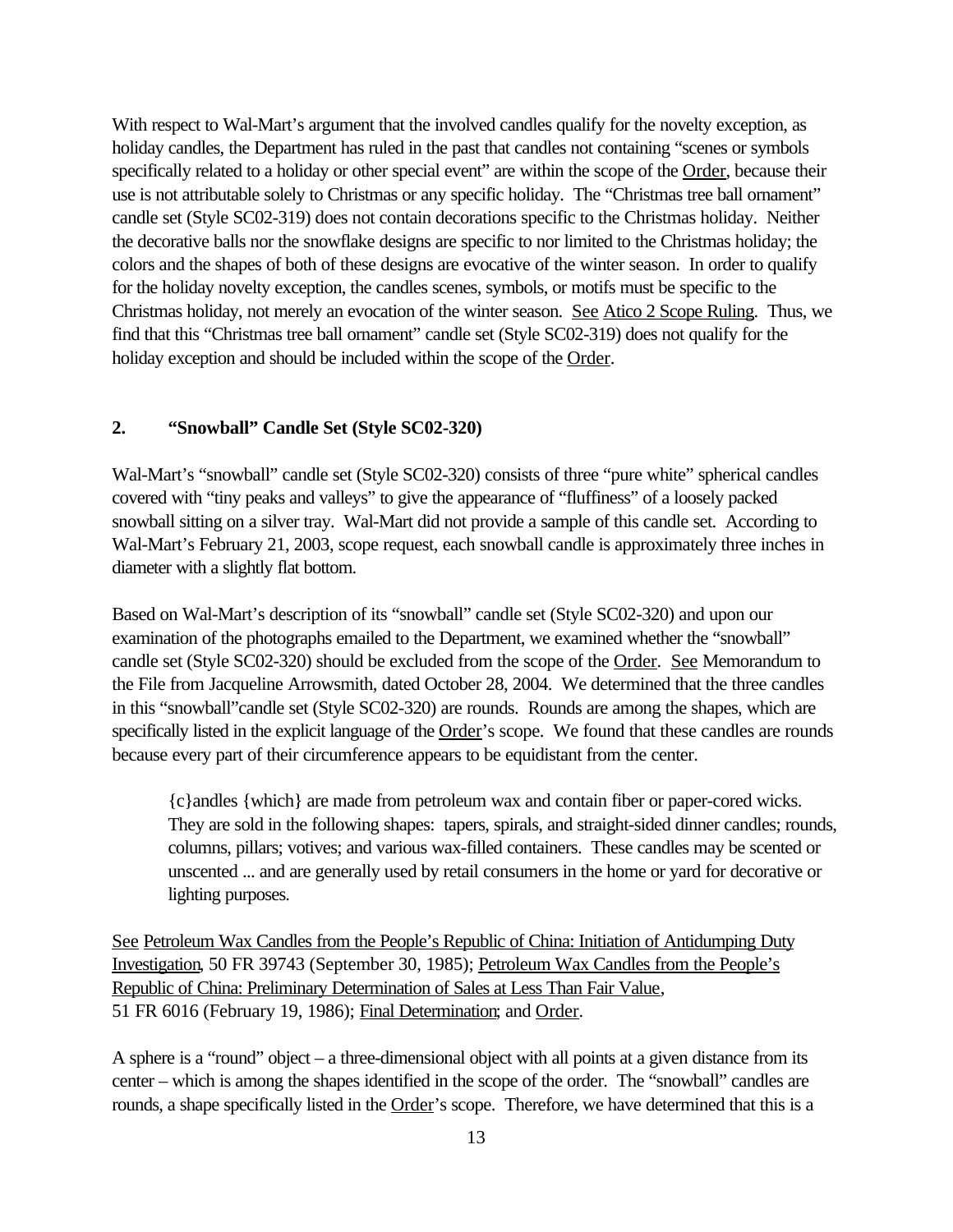shape and not an identifiable object. Wal-Mart's argument that we should exclude the candles in this candle set (Style SC02-320) because they are identifiable objects is inapposite, because we find that these candles are in a shape expressly included within the language of the scope of the Order. Thus, we find that this candle set (Style SC02-320) should be included within the scope of the Order.

With respect to Wal-Mart's argument that we find the involved candles qualify for the novelty exception as holiday candles, the Department has ruled in the past that candles not containing "scenes or symbols specifically related to a holiday or other special event" are within the scope of the Order, because their use is not attributable solely to the Christmas holiday. The "snowball" set (Style SC02- 320) does not contain decorations specific to the Christmas holiday. Snowballs are evocative of the winter season. See Atico 2 Scope Ruling. However, in order to qualify for the holiday novelty exception, the candles scenes, symbols, or motifs must be specific to the Christmas holiday, not merely an evocation of the winter season. Thus, we find that this candle set (Style SC02-320) does not qualify for the holiday exception and should be included within the scope of the Order.

# **3. "Snowball" Candle in Clear Goblet (Style SC02-325)**

# **4. "Snowball" Candle in Red Goblet (Style SC02-328)**

Wal-Mart's "snowball" candle in clear goblet (Style SC02-325) and "snowball" candle in red goblet (Style SC02-328) each consist of a "pure white" spherical candle, approximately three inches in diameter, which sits in a goblet. The goblet is clear for Style SC02-325 and red for Style SC02-328. According to Wal-Mart, the stem of the clear goblet (for Style SC02-325) is decorated with silver bows and bells that are securely attached to the goblet stem by a silver cord. According to Wal-Mart, the stem of the red goblet is decorated (for Style SC02-328) with an arrangement of gold bows, green holly and red berries that are securely attached to the goblet's stem by a gold cord.

Based on Wal-Mart's comments, we examined whether the "snowball" candles in goblets (Style SC02-325 and Style SC02-328) were in fact "identifiable objects." We determined that the "snowball" candles in both the clear and the red goblets (Styles SC02-325 and SC02-328) are rounds which "float" in a wax-filled container (the clear or red goblets). Both rounds and wax-filled containers are specifically listed in the explicit language of the Order's scope. We found that the "snowball" candles are rounds, because every part of their circumference appears to be equidistant from their centers.

{c}ertain scented or unscented petroleum wax candles made from petroleum wax and having fiber or paper-cored wicks. They are sold in the following shapes: tapers, spirals, and straightsided dinner candles; rounds, columns, pillars, votives; and various wax-filled containers.

See Petroleum Wax Candles from the People's Republic of China: Initiation of Antidumping Duty Investigation, 50 FR 39743 (September 30, 1985); Petroleum Wax Candles from the People's Republic of China: Preliminary Determination of Sales at Less Than Fair Value, 51 FR 6016 (February 19, 1986); Final Determination; and Order.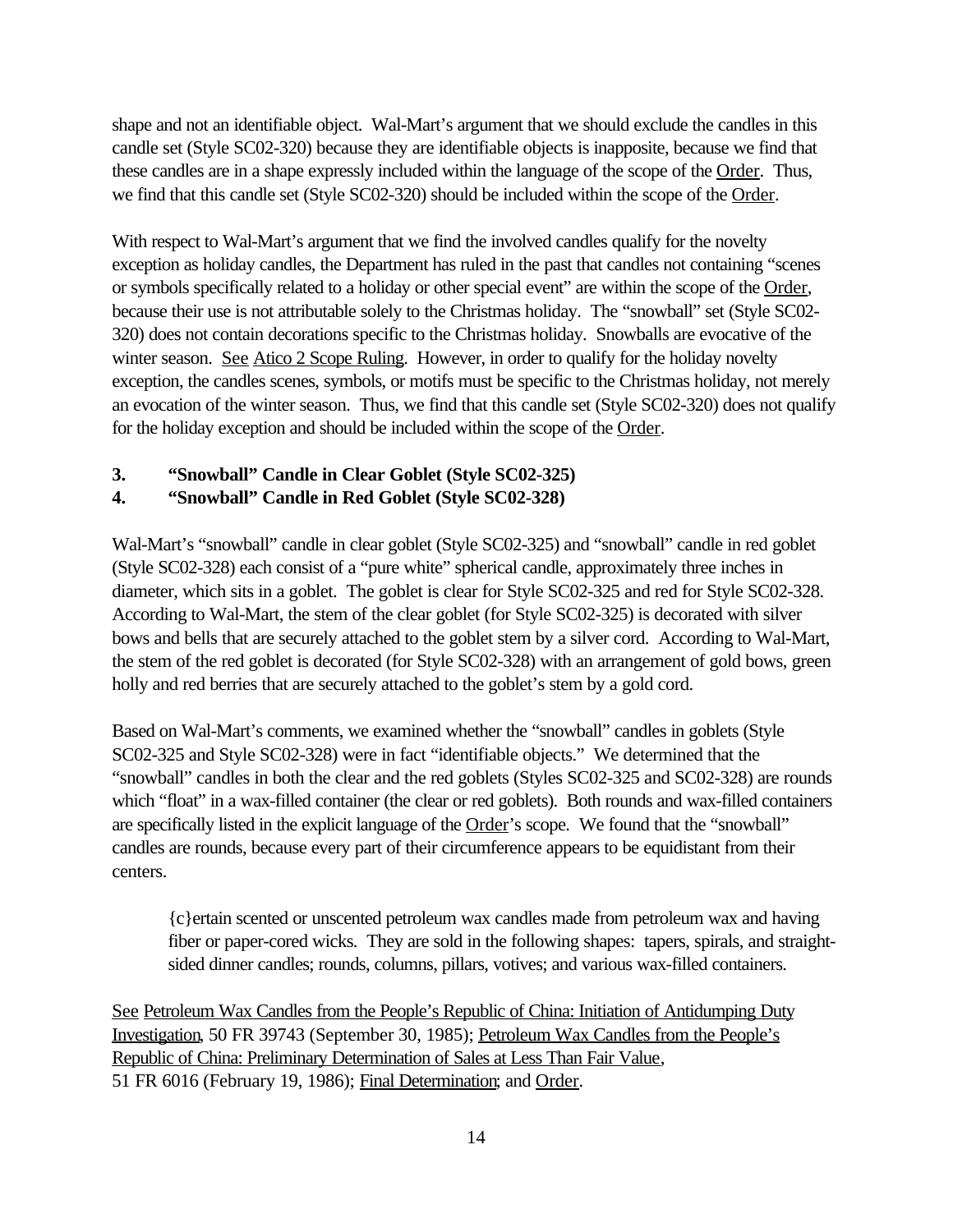A sphere is a "round" object – it is a three dimensional object with all points at a given distance from its center – which clearly would fall within the scope of the Order. In prior scope rulings, we have established that the difference between a shape and an object is one of specificity. A shape is generally the characteristic surface configuration of a thing, the outline or contour. See Atico Scope Ruling. An object is more specific, something perceptible by one or more senses, especially vision or touch, a material thing. Id.

Furthermore, the clear or red goblets with decorations<sup>12</sup>, as shown in the digital photographs submitted by Wal-Mart, are clearly wax-filled containers. Therefore, we determine that Wal-Mart's argument that the "snowball" candle in clear goblet (Style SC02-325) and the "snowball" candle in red goblet (Style SC02-328) should be excluded because they are identifiable objects or because they qualify as holiday candles, and should, therefore, not be included within the scope of the Order, are inapposite because we find that these candles are in a shape expressly included within the language of the scope of the Order. Thus, we find that the "snowball" candle in the clear goblet (Style SC02-325) and the "snowball" candle in the red goblet (Style SC02-328) should be included within the scope of the Order.

With respect to Wal-Mart's argument that these candles qualify for the holiday exception, we find that the involved candles do not qualify for the holiday novelty exception. The Department has ruled in the past that candles not containing "scenes or symbols specifically related to a holiday or other special event" are within the scope of the Order, because their use is not attributable solely to the Christmas holiday. See e.g., Russ Berrie Scope Ruling. The "snowball" candle in the clear goblet (Style SC02-325) and the "snowball" candle in the red goblet

(Style SC02-328) do not contain any Christmas decorations. In order to qualify for the holiday novelty exception, the scenes, symbols, or motifs on the candles must be specific to the Christmas holiday, not merely an evocation of the winter season. See Atico 2 Scope Ruling. Given that there is no decoration on either of these candles that indicates that these candles are exclusively used as Christmas candles, these candles do not qualify for the holiday novelty exception. Thus, we find that the involved candles do not qualify for the 1987 novelty candle exception, and thus, are included within the scope of the Order.

## **Recommendation**

We recommend finding that all of Wal-Mart's candles in the involved request ("Christmas Tree Ball Ornament" Candle Set (Style SC02-319), "Snowball" Candle Set (Style SC02-320), "Snowball" Candle in Clear Goblet (Style SC02-325), and "Snowball" Candle in Red Goblet (Style SC02-328)) are included in the scope of the order on petroleum wax candles from the PRC, because the "Christmas tree ball ornament" and all of the "snowball" candles are rounds,

 $12$  The decorations attached to the red goblet are discernible from the photograph as a gold bow and some type of red berries. However, the shiny green visible in the photograph is not clearly discernible as holly leaves.